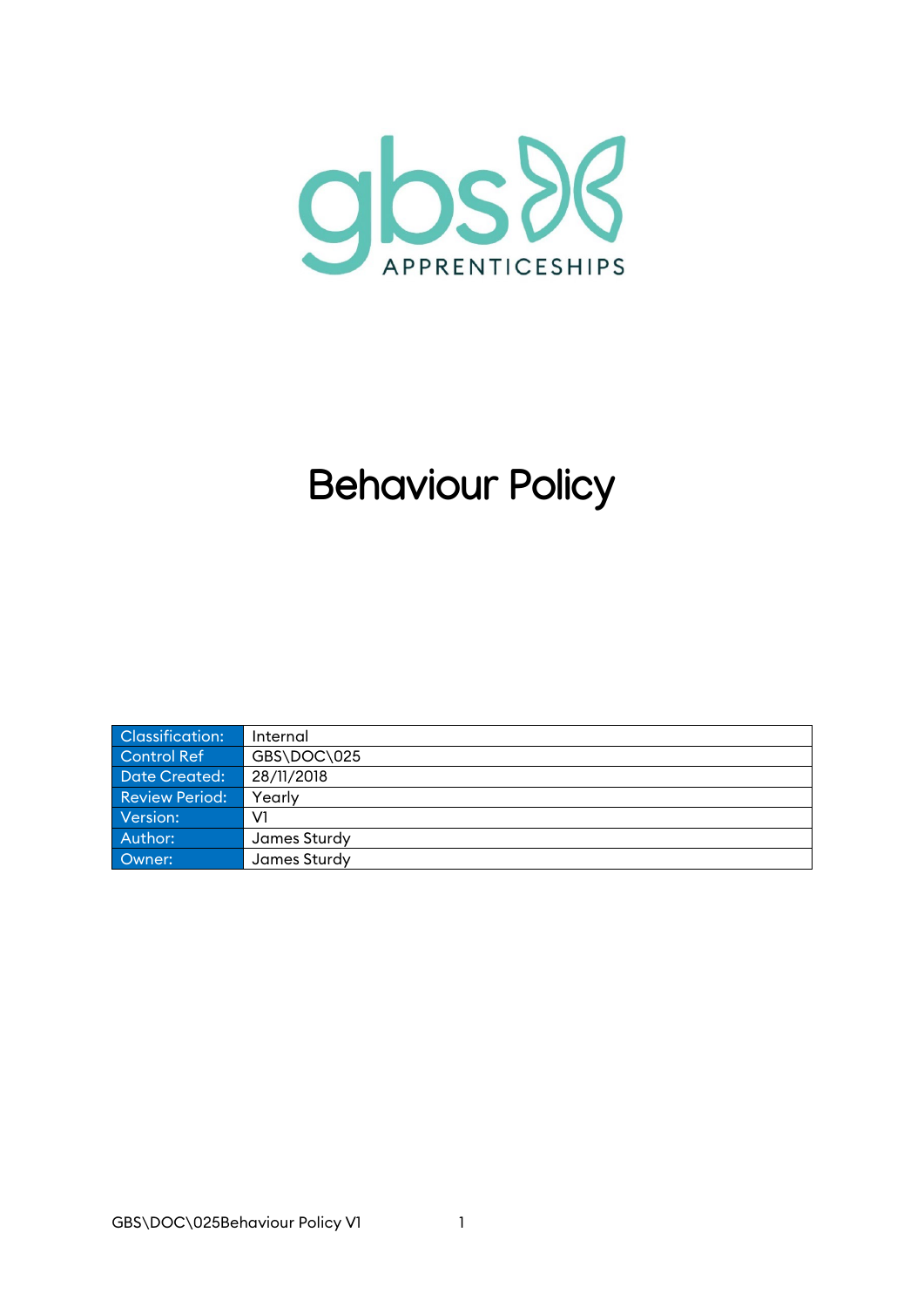#### Version Control

| Author                | <b>Change Description</b> | Date       | <b>Version</b> |
|-----------------------|---------------------------|------------|----------------|
| James Sturdy          | <b>Initial Draft</b>      | 28/11/2018 | 0.1            |
| <b>Kirsty Mackell</b> | <b>Updated version</b>    | 15/09/2021 | 1.0            |
|                       |                           |            |                |
|                       |                           |            |                |
|                       |                           |            |                |
|                       |                           |            |                |

#### Reviewers

| Name | Title / Role 1 | Date Issued | Version |
|------|----------------|-------------|---------|
|      |                |             | v.      |
|      |                |             |         |
|      |                |             |         |

#### Approved by

| <b>Name</b>  | Title / Role     | Date Approved   Version |     |
|--------------|------------------|-------------------------|-----|
| Steven Guard | CEO <sup>®</sup> |                         | 1.0 |
|              |                  |                         |     |
|              |                  |                         |     |

#### Post Approval Distribution

| <b>Name</b> | Title / Role | Date<br><b>Distributed</b> | Version |
|-------------|--------------|----------------------------|---------|
| All Staff   | N/A          |                            | 1.C     |
|             |              |                            |         |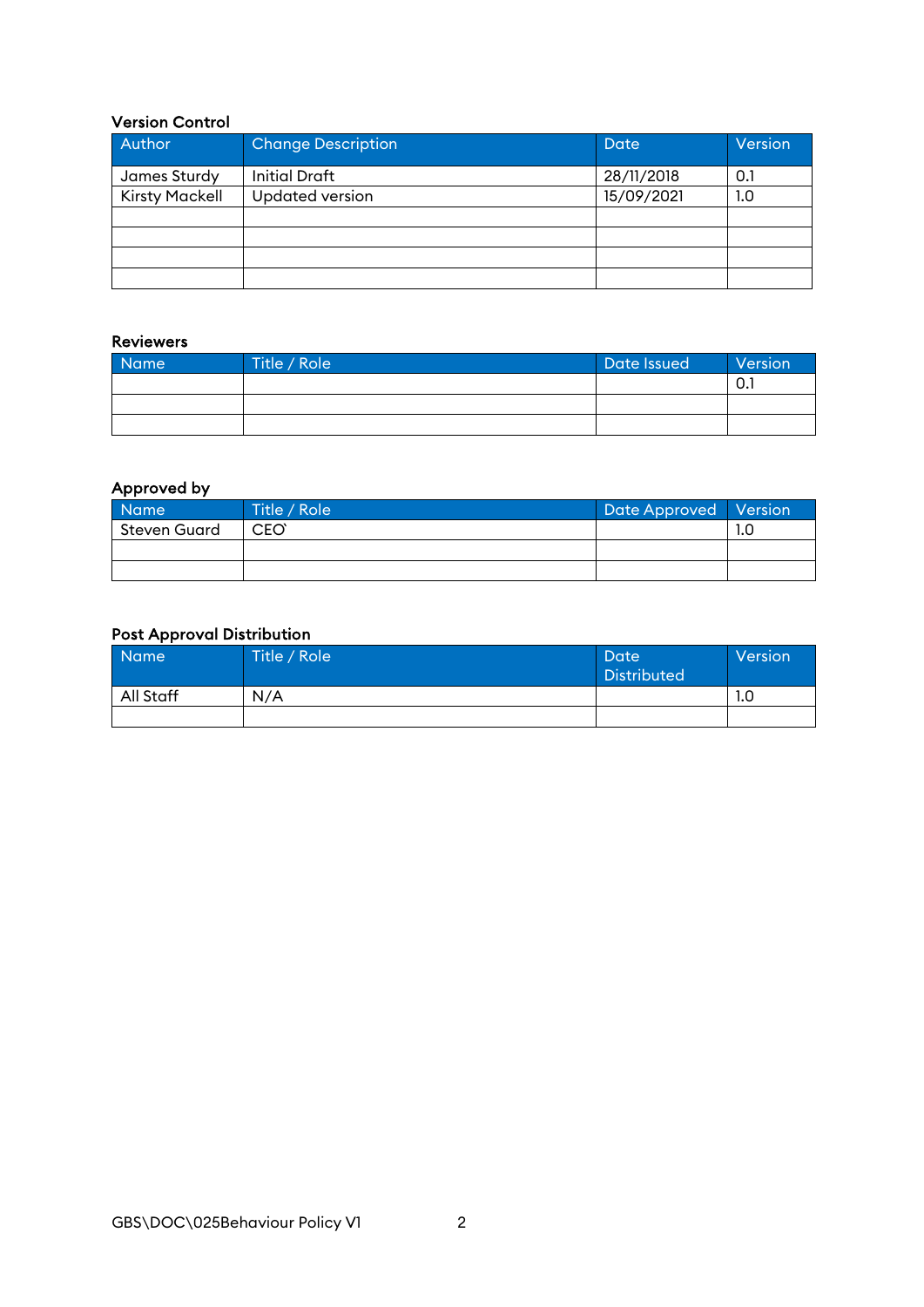# **Contents**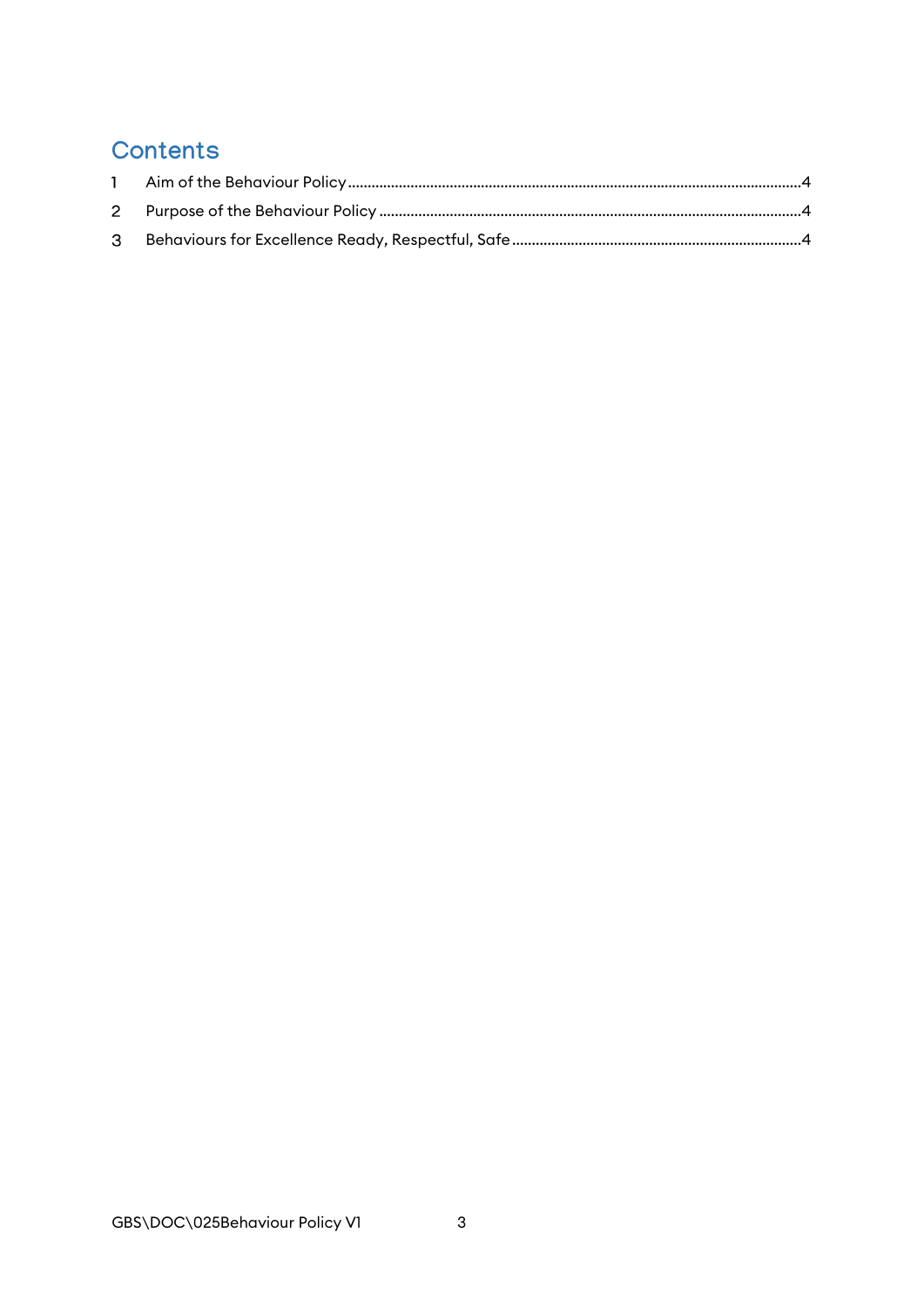Within this policy you will be informed of GBS's expectations and aspirations for behaviour from its students, staff, partners and visitors.

At GBS we aim to create a welcoming, caring environment where relationships are based on respect and to develop a positive self-esteem in each learner. Staff at GBS are committed to maintaining high expectations of good behaviour as an essential contribution to the educational and social experience of its learners and to their happiness and well-being whilst on programme.

- <span id="page-3-0"></span>Aim of the Behaviour Policy
	- To create a culture of excellent behaviour
	- To ensure that all learners are treated fairly, shown respect and to promote good relationships
	- To refuse to give learners attention and importance for poor conduct
	- To help students take control over their behaviour and be responsible for the consequences of it
	- To build a community which values kindness, care, good humour, good temper, obedience and empathy for others
	- To promote community cohesion through improved relationships
	- To ensure that excellent behaviour is a minimum expectation for all
- <span id="page-3-1"></span>2 Purpose of the Behaviour Policy

To provide simple, practical procedures for staff and learners that:

- Recognise appropriate/acceptable behaviour
- Positively reinforces appropriate/acceptable behaviour
- Promote self-esteem and self-discipline
- Develop appropriate behaviour through positive interventions
- <span id="page-3-2"></span>3 Behaviours for Excellence Ready, Respectful, Safe

At GBS our minimum expectations of every student are:

# Ready (ready to learn, ready to work)

- Be on time
- Bring appropriate uniform/personal protective equipment where needed
- Phones/tablets/smart watches etc on silent in learning time and out of sight. Music players off.

# Respectful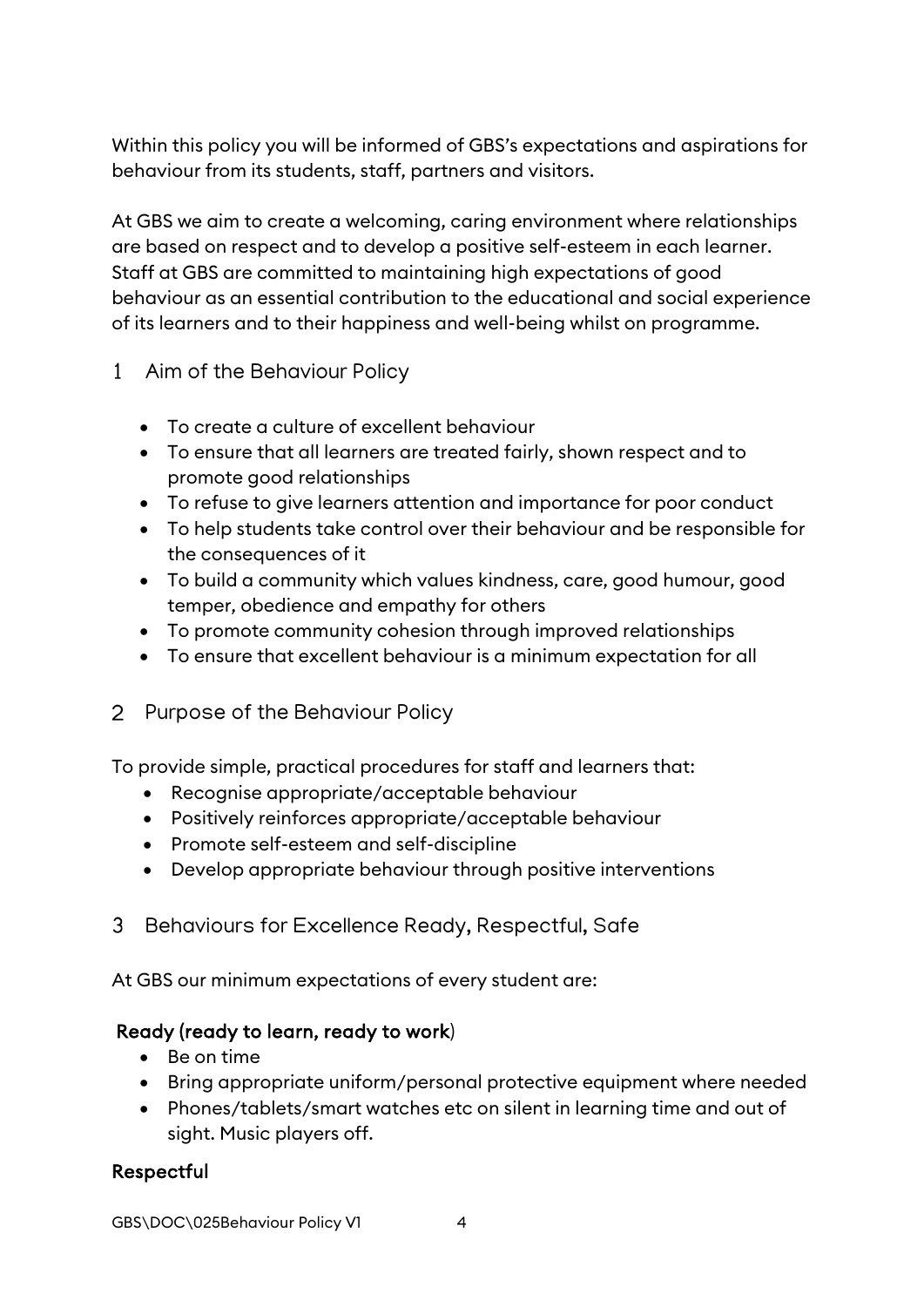- Listen to others and expect to be listened to
- Use appropriate language and a polite tone
- Look after the building, displays and equipment
- Attend every session
- Respect diversity and other people's choices
- Contact your trainer beforehand if you will not be at your session for any reason

## Safe

- Follow GBS rules for health and safety
- Be in the right place at the right time
- Do not run around the building
- Be aware of individuals with mobility difficulties or disabilities
- Dress appropriately
- Follow Online safety procedures to protect yourself and others
- Report any suspicious or concerning behaviour you witness online or in the building

# Members of staff at GBS will be expected to:

- Treat learners as individuals
- Help learners to learn and feel confident
- Endeavour to make the day a pleasant one
- Be just and fair
- Listen to concerns raised by learners
- Respond to concerns, acknowledge and take them seriously following the appropriate procedures for the safety of the learner

## Peer on Peer Abuse

GBS recognise that children can abuse their peers and be aware that safeguarding issues can manifest themselves via peer-on-peer abuse. Peer on peer abuse is defined as abuse that young people may experience from their peers (people of their own or similar age), perpetrated by a young person/s (under the age of 18 years)/vulnerable adult(s). Peer on peer abuse can take the form of bullying (including cyber-bullying) sexting and any other form of sexual or physical abuse including up skirting and initiation/hazing.

Peer on peer abuse will never be tolerated or passed off as 'banter' or 'part of growing up'. GBS will take any concerns of this nature very seriously and concerns should be raised in the same way as any other concerns, directly to the Designated Safeguarding Lead. Please refer to the safeguarding Policy for reporting procedures.

# **Attendance**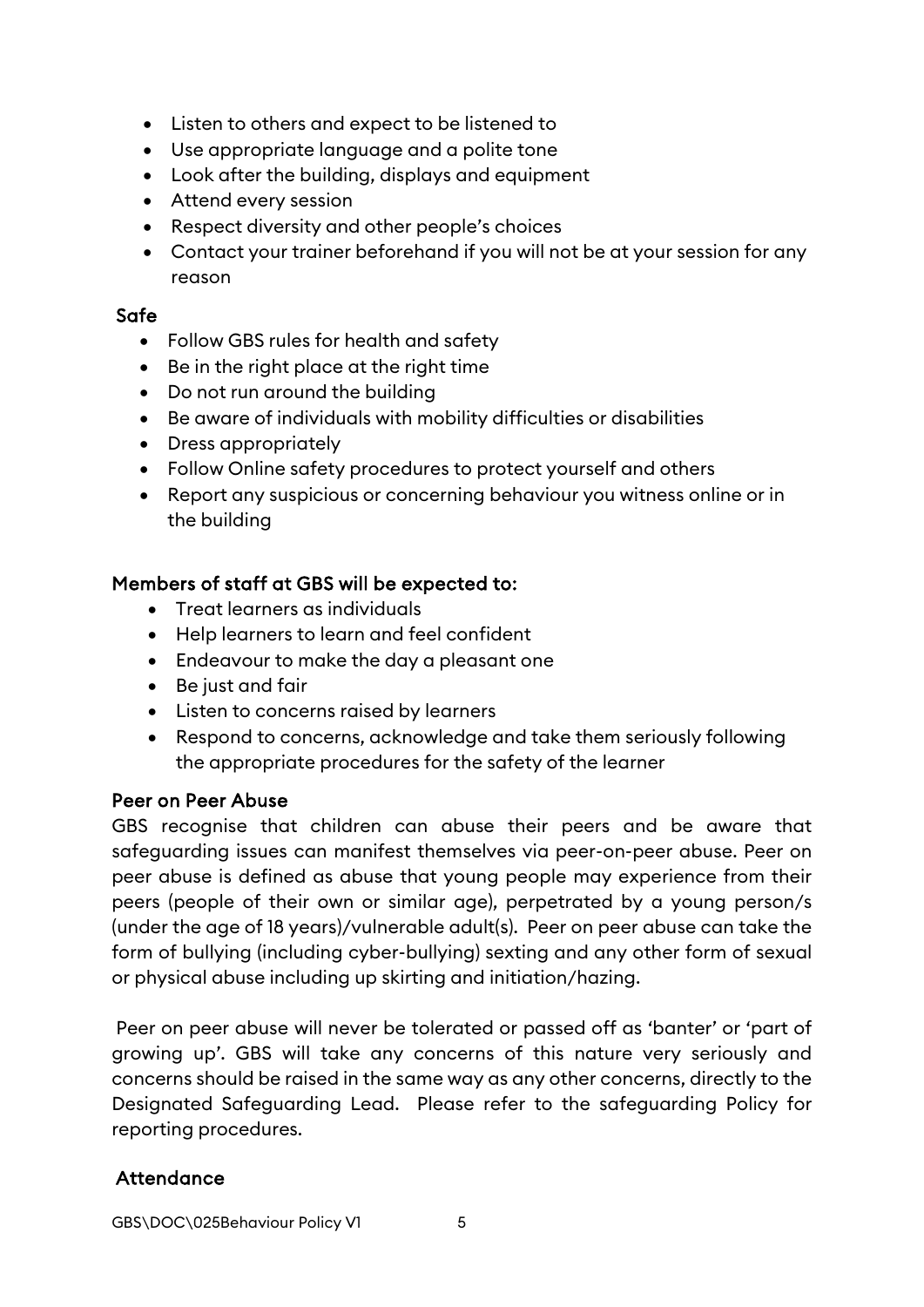Attendance in all lessons is the key to be a successful learner. All learners are required to have 100% attendance in all lessons and extra curricula activities. Where a learner is absent due to illness or circumstances outside their control, they must notify their skills coach/ trainer or their line manager. Where a learner is absent, they must contact their Skills Coach/trainer to discuss any work missed and seek advice on how to catch up. Some learners may be required to attend extra sessions/workshops to make up any time that they have missed.

Non-Attendance is recorded by Skills coaches/Trainers and reported to the Designated Safeguarding lead for monitoring. Continuous absence will be investigated and followed up with the learner.

In addition, staff should:

- Praise individuals openly in front of others where behaviour merits and deserves it
- Enable their learners to self-regulate
- Know their groups well and develop working relationships with all learners
- Facilitate learners' behaviours that are acceptable to all
- Sustain a passion for their subject to inspire learners to adopt behaviour that is appropriate and acceptable to break through the limiting selfbelief of some learners
- Plan good quality, interactive teaching and learning and constantly assess whether learners are engaged and learning
- Relentlessly work to build mutual trust and partnerships with learners even when trust is broken, time is wasted and promises are not kept
- Refuse to give up on any learners
- Keep their emotion for when it is most appreciated by learners
- Demonstrate unconditional care, compassion and commitment to enable learners to progress and achieve